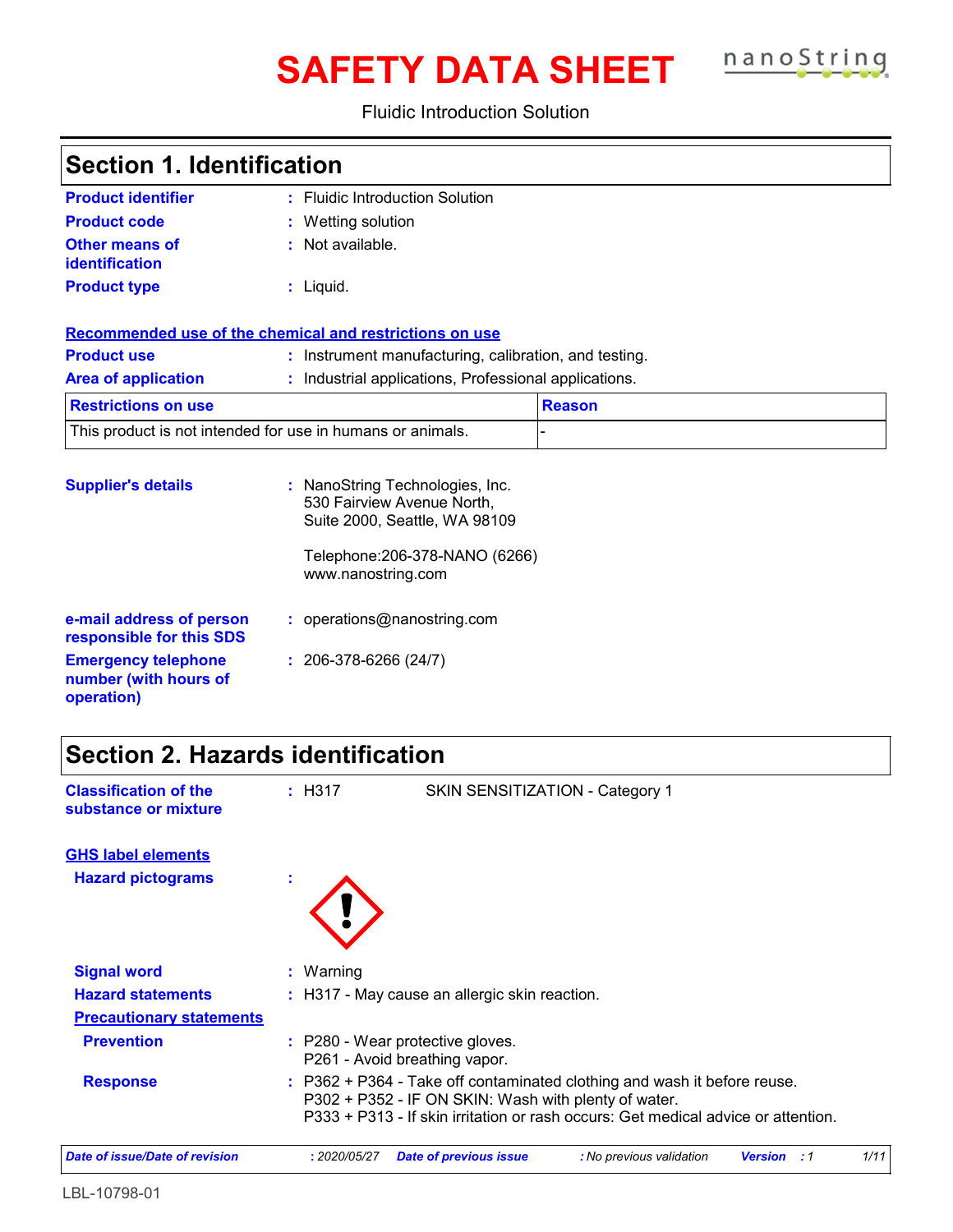## **Section 2. Hazards identification**

| <b>Storage</b>  | : Not applicable.                                                                                                             |
|-----------------|-------------------------------------------------------------------------------------------------------------------------------|
| <b>Disposal</b> | : P501 - Dispose of contents and container in accordance with all local, regional,<br>national and international regulations. |

**Other hazards which do not :** None known. **result in classification**

## **Section 3. Composition/information on ingredients**

| Substance/mixture                              | : Mixture          |
|------------------------------------------------|--------------------|
| <b>Other means of</b><br><b>identification</b> | $:$ Not available. |

|  | <b>CAS number/other identifiers</b> |  |
|--|-------------------------------------|--|
|  |                                     |  |

| <b>CAS number</b> | : Not applicable. |
|-------------------|-------------------|
| <b>EC</b> number  | : Mixture.        |
|                   |                   |

| <b>Ingredient name</b> |                 | <b>CAS number</b> |
|------------------------|-----------------|-------------------|
| Component B            | $\sim$<br>_<0.∪ |                   |

**There are no additional ingredients present which, within the current knowledge of the supplier and in the concentrations applicable, are classified as hazardous to health or the environment and hence require reporting in this section.**

**Occupational exposure limits, if available, are listed in Section 8.**

## **Section 4. First aid measures**

| <b>Description of necessary first aid measures</b> |                                                                                                                                                                                                                                                                                                                                                                                                                                                                                                                                                                                                                                                                                                                                                                                                                              |
|----------------------------------------------------|------------------------------------------------------------------------------------------------------------------------------------------------------------------------------------------------------------------------------------------------------------------------------------------------------------------------------------------------------------------------------------------------------------------------------------------------------------------------------------------------------------------------------------------------------------------------------------------------------------------------------------------------------------------------------------------------------------------------------------------------------------------------------------------------------------------------------|
| <b>Eye contact</b>                                 | : Immediately flush eyes with plenty of water, occasionally lifting the upper and lower<br>eyelids. Check for and remove any contact lenses. Continue to rinse for at least 10<br>minutes. Get medical attention if irritation occurs.                                                                                                                                                                                                                                                                                                                                                                                                                                                                                                                                                                                       |
| <b>Inhalation</b>                                  | : Remove victim to fresh air and keep at rest in a position comfortable for breathing.<br>If not breathing, if breathing is irregular or if respiratory arrest occurs, provide<br>artificial respiration or oxygen by trained personnel. It may be dangerous to the<br>person providing aid to give mouth-to-mouth resuscitation. Get medical attention if<br>adverse health effects persist or are severe. If unconscious, place in recovery<br>position and get medical attention immediately. Maintain an open airway. Loosen<br>tight clothing such as a collar, tie, belt or waistband.                                                                                                                                                                                                                                 |
| <b>Skin contact</b>                                | : Wash with plenty of soap and water. Remove contaminated clothing and shoes.<br>Wash contaminated clothing thoroughly with water before removing it, or wear<br>gloves. Continue to rinse for at least 10 minutes. Get medical attention. In the<br>event of any complaints or symptoms, avoid further exposure. Wash clothing<br>before reuse. Clean shoes thoroughly before reuse.                                                                                                                                                                                                                                                                                                                                                                                                                                        |
| <b>Ingestion</b>                                   | : Wash out mouth with water. Remove dentures if any. Remove victim to fresh air<br>and keep at rest in a position comfortable for breathing. If material has been<br>swallowed and the exposed person is conscious, give small quantities of water to<br>drink. Stop if the exposed person feels sick as vomiting may be dangerous. Do not<br>induce vomiting unless directed to do so by medical personnel. If vomiting occurs,<br>the head should be kept low so that vomit does not enter the lungs. Get medical<br>attention if adverse health effects persist or are severe. Never give anything by<br>mouth to an unconscious person. If unconscious, place in recovery position and get<br>medical attention immediately. Maintain an open airway. Loosen tight clothing such<br>as a collar, tie, belt or waistband. |
| <b>Date of issue/Date of revision</b>              | 2/11<br>: 2020/05/27<br><b>Date of previous issue</b><br>: No previous validation<br><b>Version</b> : 1                                                                                                                                                                                                                                                                                                                                                                                                                                                                                                                                                                                                                                                                                                                      |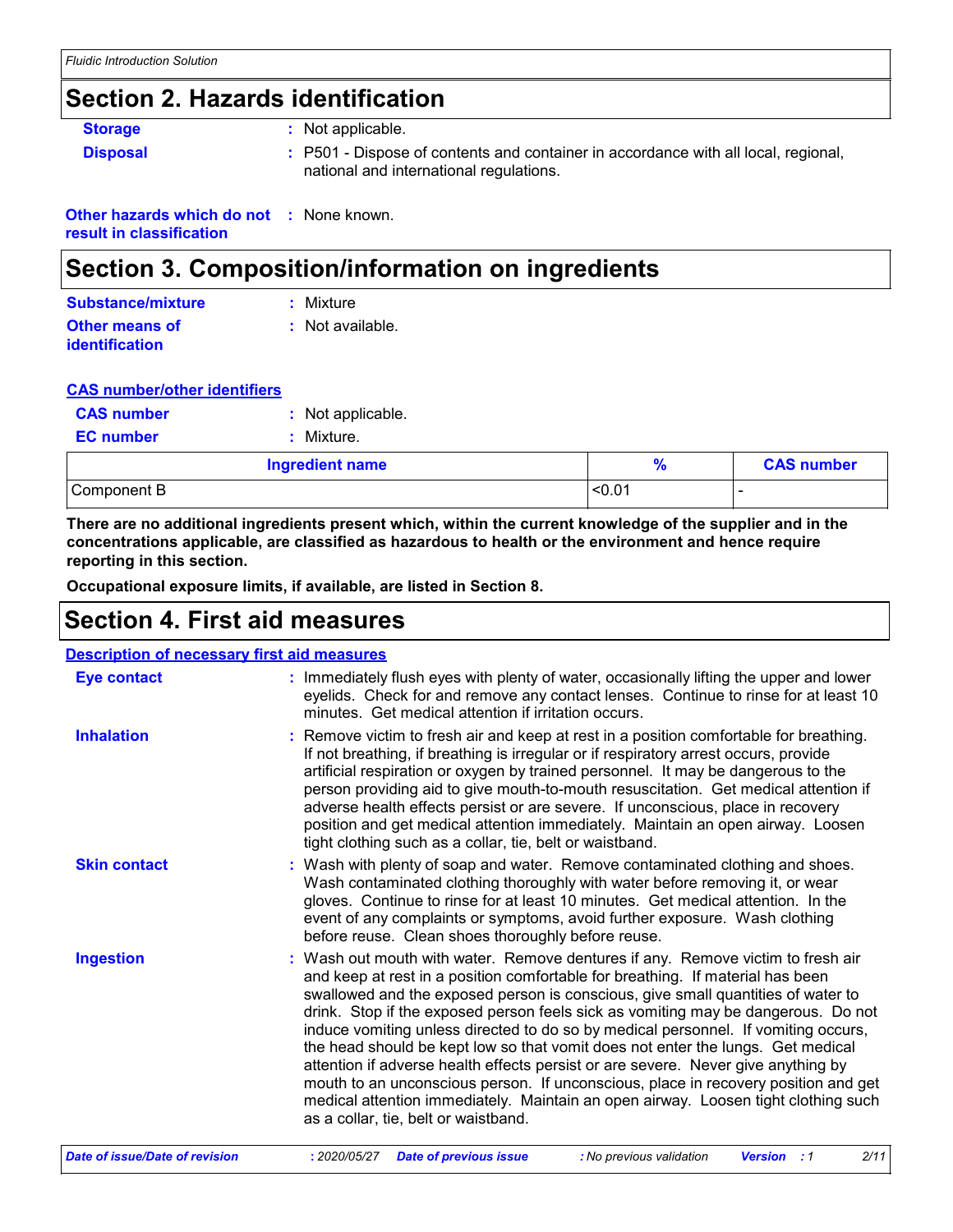## **Section 4. First aid measures**

### **Most important symptoms/effects, acute and delayed**

| <b>Potential acute health effects</b> |                                                                                                                                                                                                                                                                          |
|---------------------------------------|--------------------------------------------------------------------------------------------------------------------------------------------------------------------------------------------------------------------------------------------------------------------------|
| Eye contact                           | : No known significant effects or critical hazards.                                                                                                                                                                                                                      |
| <b>Inhalation</b>                     | : No known significant effects or critical hazards.                                                                                                                                                                                                                      |
| <b>Skin contact</b>                   | : May cause an allergic skin reaction.                                                                                                                                                                                                                                   |
| <b>Ingestion</b>                      | : No known significant effects or critical hazards.                                                                                                                                                                                                                      |
| <b>Over-exposure signs/symptoms</b>   |                                                                                                                                                                                                                                                                          |
| Eye contact                           | : No specific data.                                                                                                                                                                                                                                                      |
| <b>Inhalation</b>                     | : No specific data.                                                                                                                                                                                                                                                      |
| <b>Skin contact</b>                   | : Adverse symptoms may include the following:<br>irritation<br>redness                                                                                                                                                                                                   |
| <b>Ingestion</b>                      | : No specific data.                                                                                                                                                                                                                                                      |
|                                       | Indication of immediate medical attention and special treatment needed, if necessary                                                                                                                                                                                     |
| Notes to physician                    | : Treat symptomatically. Contact poison treatment specialist immediately if large<br>quantities have been ingested or inhaled.                                                                                                                                           |
| <b>Specific treatments</b>            | : No specific treatment.                                                                                                                                                                                                                                                 |
| <b>Protection of first-aiders</b>     | : No action shall be taken involving any personal risk or without suitable training. It<br>may be dangerous to the person providing aid to give mouth-to-mouth resuscitation.<br>Wash contaminated clothing thoroughly with water before removing it, or wear<br>gloves. |

**See toxicological information (Section 11)**

## **Section 5. Fire-fighting measures**

| <b>Extinguishing media</b>                               |                                                                                                                                                                                                     |
|----------------------------------------------------------|-----------------------------------------------------------------------------------------------------------------------------------------------------------------------------------------------------|
| Suitable extinguishing<br>media                          | : Use an extinguishing agent suitable for the surrounding fire.                                                                                                                                     |
| <b>Unsuitable extinguishing</b><br>media                 | : Do not use water jet.                                                                                                                                                                             |
| <b>Specific hazards arising</b><br>from the chemical     | : In a fire or if heated, a pressure increase will occur and the container may burst.                                                                                                               |
| <b>Hazardous thermal</b><br>decomposition products       | : No specific data.                                                                                                                                                                                 |
| <b>Special protective actions</b><br>for fire-fighters   | : Promptly isolate the scene by removing all persons from the vicinity of the incident if<br>there is a fire. No action shall be taken involving any personal risk or without<br>suitable training. |
| <b>Special protective</b><br>equipment for fire-fighters | : Fire-fighters should wear appropriate protective equipment and self-contained<br>breathing apparatus (SCBA) with a full face-piece operated in positive pressure<br>mode.                         |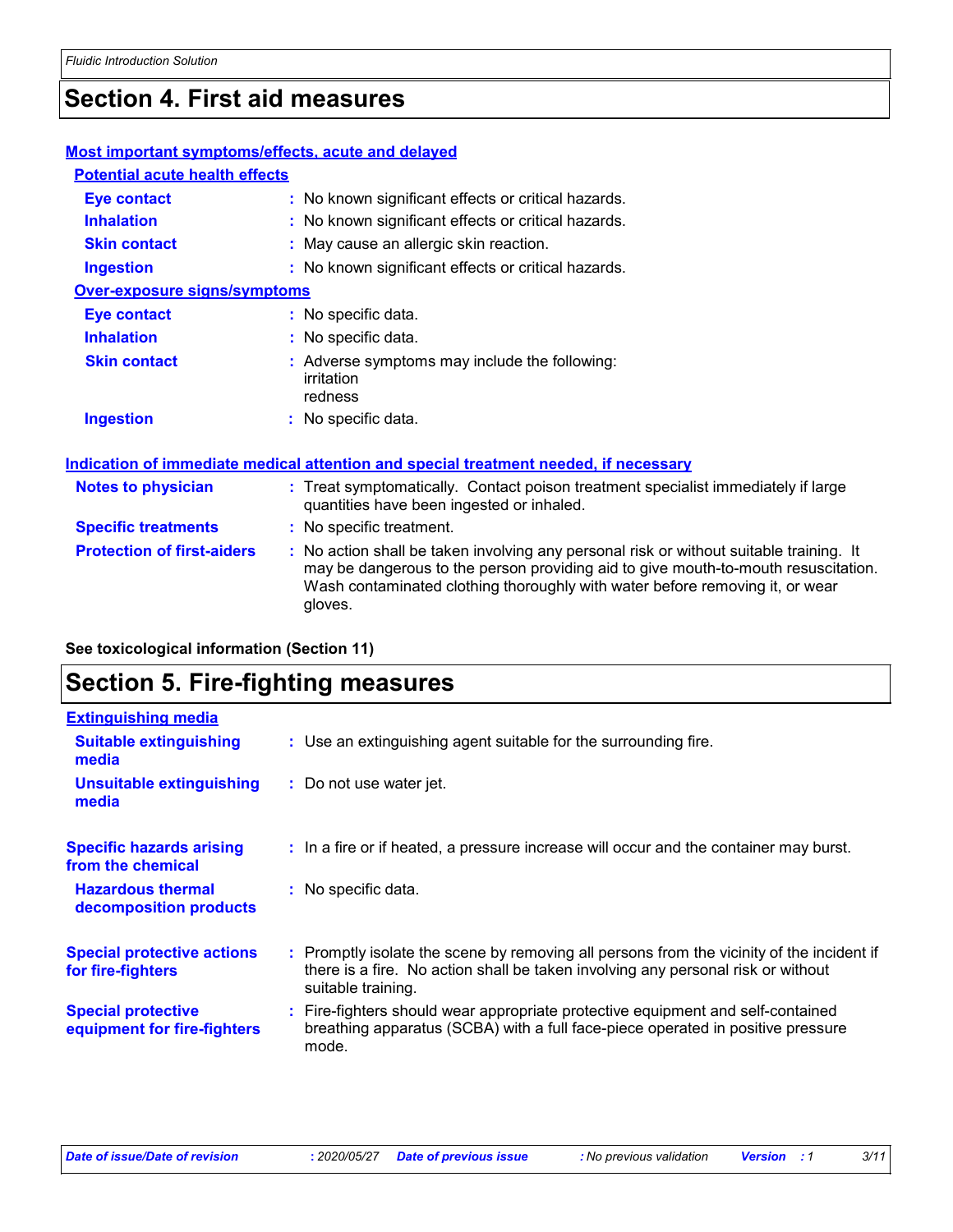## **Section 6. Accidental release measures**

|                                                              | Personal precautions, protective equipment and emergency procedures                                                                                                                                                                                                                                                                                                                                                                                                                                                                                                                                                                                                                                             |
|--------------------------------------------------------------|-----------------------------------------------------------------------------------------------------------------------------------------------------------------------------------------------------------------------------------------------------------------------------------------------------------------------------------------------------------------------------------------------------------------------------------------------------------------------------------------------------------------------------------------------------------------------------------------------------------------------------------------------------------------------------------------------------------------|
| For non-emergency<br>personnel                               | : No action shall be taken involving any personal risk or without suitable training.<br>Evacuate surrounding areas. Keep unnecessary and unprotected personnel from<br>entering. Do not touch or walk through spilled material. Avoid breathing vapor or<br>mist. Provide adequate ventilation. Wear appropriate respirator when ventilation is<br>inadequate. Put on appropriate personal protective equipment.                                                                                                                                                                                                                                                                                                |
| For emergency responders :                                   | If specialized clothing is required to deal with the spillage, take note of any<br>information in Section 8 on suitable and unsuitable materials. See also the<br>information in "For non-emergency personnel".                                                                                                                                                                                                                                                                                                                                                                                                                                                                                                 |
| <b>Environmental precautions</b>                             | : Avoid dispersal of spilled material and runoff and contact with soil, waterways,<br>drains and sewers. Inform the relevant authorities if the product has caused<br>environmental pollution (sewers, waterways, soil or air).                                                                                                                                                                                                                                                                                                                                                                                                                                                                                 |
| <b>Methods and materials for containment and cleaning up</b> |                                                                                                                                                                                                                                                                                                                                                                                                                                                                                                                                                                                                                                                                                                                 |
| <b>Small spill</b>                                           | : Stop leak if without risk. Move containers from spill area. Dilute with water and mop<br>up if water-soluble. Alternatively, or if water-insoluble, absorb with an inert dry<br>material and place in an appropriate waste disposal container. Dispose of via a<br>licensed waste disposal contractor.                                                                                                                                                                                                                                                                                                                                                                                                        |
| <b>Large spill</b>                                           | : Stop leak if without risk. Move containers from spill area. Approach release from<br>upwind. Prevent entry into sewers, water courses, basements or confined areas.<br>Wash spillages into an effluent treatment plant or proceed as follows. Contain and<br>collect spillage with non-combustible, absorbent material e.g. sand, earth,<br>vermiculite or diatomaceous earth and place in container for disposal according to<br>local regulations (see Section 13). Dispose of via a licensed waste disposal<br>contractor. Contaminated absorbent material may pose the same hazard as the<br>spilled product. Note: see Section 1 for emergency contact information and Section<br>13 for waste disposal. |

## **Section 7. Handling and storage**

| <b>Precautions for safe handling</b>                                      |                                                                                                                                                                                                                                                                                                                                                                                                                                                                                                                                 |
|---------------------------------------------------------------------------|---------------------------------------------------------------------------------------------------------------------------------------------------------------------------------------------------------------------------------------------------------------------------------------------------------------------------------------------------------------------------------------------------------------------------------------------------------------------------------------------------------------------------------|
| <b>Protective measures</b>                                                | : Put on appropriate personal protective equipment (see Section 8). Persons with a<br>history of skin sensitization problems should not be employed in any process in<br>which this product is used. Do not get in eyes or on skin or clothing. Do not ingest.<br>Avoid breathing vapor or mist. Keep in the original container or an approved<br>alternative made from a compatible material, kept tightly closed when not in use.<br>Empty containers retain product residue and can be hazardous. Do not reuse<br>container. |
| <b>Advice on general</b><br>occupational hygiene                          | : Eating, drinking and smoking should be prohibited in areas where this material is<br>handled, stored and processed. Workers should wash hands and face before<br>eating, drinking and smoking. Remove contaminated clothing and protective<br>equipment before entering eating areas. See also Section 8 for additional<br>information on hygiene measures.                                                                                                                                                                   |
| <b>Conditions for safe storage,</b><br>including any<br>incompatibilities | : Store in accordance with local regulations. Keep container tightly closed and store at<br>recommended temperature. Keep container tightly closed and sealed until ready for<br>use. Containers that have been opened must be carefully resealed and kept upright<br>to prevent leakage. Do not store in unlabeled containers. Use appropriate<br>containment to avoid environmental contamination. See Section 10 for incompatible<br>materials before handling or use.                                                       |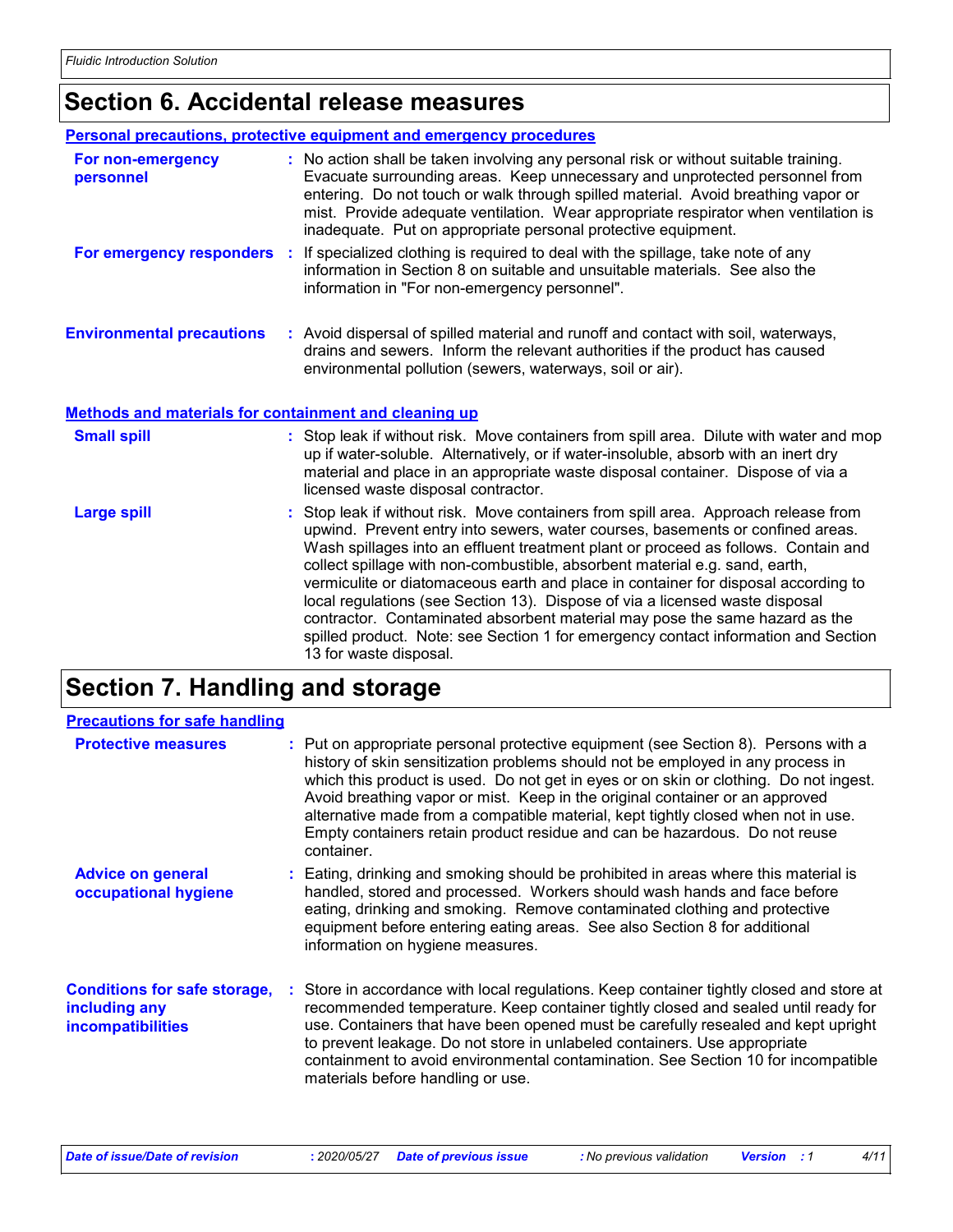## **Section 8. Exposure controls/personal protection**

### **Control parameters**

#### **Occupational exposure limits**

No exposure limit value known.

| <b>Appropriate engineering</b><br><b>controls</b> |    | : Good general ventilation should be sufficient to control worker exposure to airborne<br>contaminants.                                                                                                                                                                                                                                                                                                                                                                                                                                                                                                                   |  |  |  |
|---------------------------------------------------|----|---------------------------------------------------------------------------------------------------------------------------------------------------------------------------------------------------------------------------------------------------------------------------------------------------------------------------------------------------------------------------------------------------------------------------------------------------------------------------------------------------------------------------------------------------------------------------------------------------------------------------|--|--|--|
| <b>Environmental exposure</b><br>controls         |    | : Emissions from ventilation or work process equipment should be checked to ensure<br>they comply with the requirements of environmental protection legislation. In some<br>cases, fume scrubbers, filters or engineering modifications to the process<br>equipment will be necessary to reduce emissions to acceptable levels.                                                                                                                                                                                                                                                                                           |  |  |  |
| <b>Individual protection measures</b>             |    |                                                                                                                                                                                                                                                                                                                                                                                                                                                                                                                                                                                                                           |  |  |  |
| <b>Hygiene measures</b>                           |    | : Wash hands, forearms and face thoroughly after handling chemical products, before<br>eating, smoking and using the lavatory and at the end of the working period.<br>Appropriate techniques should be used to remove potentially contaminated clothing.<br>Contaminated work clothing should not be allowed out of the workplace. Wash<br>contaminated clothing before reusing. Ensure that eyewash stations and safety<br>showers are close to the workstation location.                                                                                                                                               |  |  |  |
| <b>Eye/face protection</b>                        |    | Safety eyewear complying with an approved standard should be used when a risk<br>assessment indicates this is necessary to avoid exposure to liquid splashes, mists,<br>gases or dusts. If contact is possible, the following protection should be worn,<br>unless the assessment indicates a higher degree of protection: safety glasses with<br>side-shields.                                                                                                                                                                                                                                                           |  |  |  |
| <b>Skin protection</b>                            |    |                                                                                                                                                                                                                                                                                                                                                                                                                                                                                                                                                                                                                           |  |  |  |
| <b>Hand protection</b>                            |    | : Chemical-resistant, impervious gloves complying with an approved standard should<br>be worn at all times when handling chemical products if a risk assessment indicates<br>this is necessary. Considering the parameters specified by the glove manufacturer,<br>check during use that the gloves are still retaining their protective properties. It<br>should be noted that the time to breakthrough for any glove material may be<br>different for different glove manufacturers. In the case of mixtures, consisting of<br>several substances, the protection time of the gloves cannot be accurately<br>estimated. |  |  |  |
| <b>Body protection</b>                            | t. | Personal protective equipment for the body should be selected based on the task<br>being performed and the risks involved and should be approved by a specialist<br>before handling this product.                                                                                                                                                                                                                                                                                                                                                                                                                         |  |  |  |
| <b>Other skin protection</b>                      |    | : Appropriate footwear and any additional skin protection measures should be<br>selected based on the task being performed and the risks involved and should be<br>approved by a specialist before handling this product.                                                                                                                                                                                                                                                                                                                                                                                                 |  |  |  |
| <b>Respiratory protection</b>                     | ÷. | Based on the hazard and potential for exposure, select a respirator that meets the<br>appropriate standard or certification. Respirators must be used according to a<br>respiratory protection program to ensure proper fitting, training, and other important<br>aspects of use.                                                                                                                                                                                                                                                                                                                                         |  |  |  |

## **Section 9. Physical and chemical properties and safety characteristics**

| <b>Appearance</b>              |                  |                               |                          |                    |      |
|--------------------------------|------------------|-------------------------------|--------------------------|--------------------|------|
| <b>Physical state</b>          | $:$ Liquid.      |                               |                          |                    |      |
| <b>Color</b>                   | : Not available. |                               |                          |                    |      |
| <b>Odor</b>                    | : Odorless.      |                               |                          |                    |      |
| Date of issue/Date of revision | : 2020/05/27     | <b>Date of previous issue</b> | : No previous validation | <b>Version</b> : 1 | 5/11 |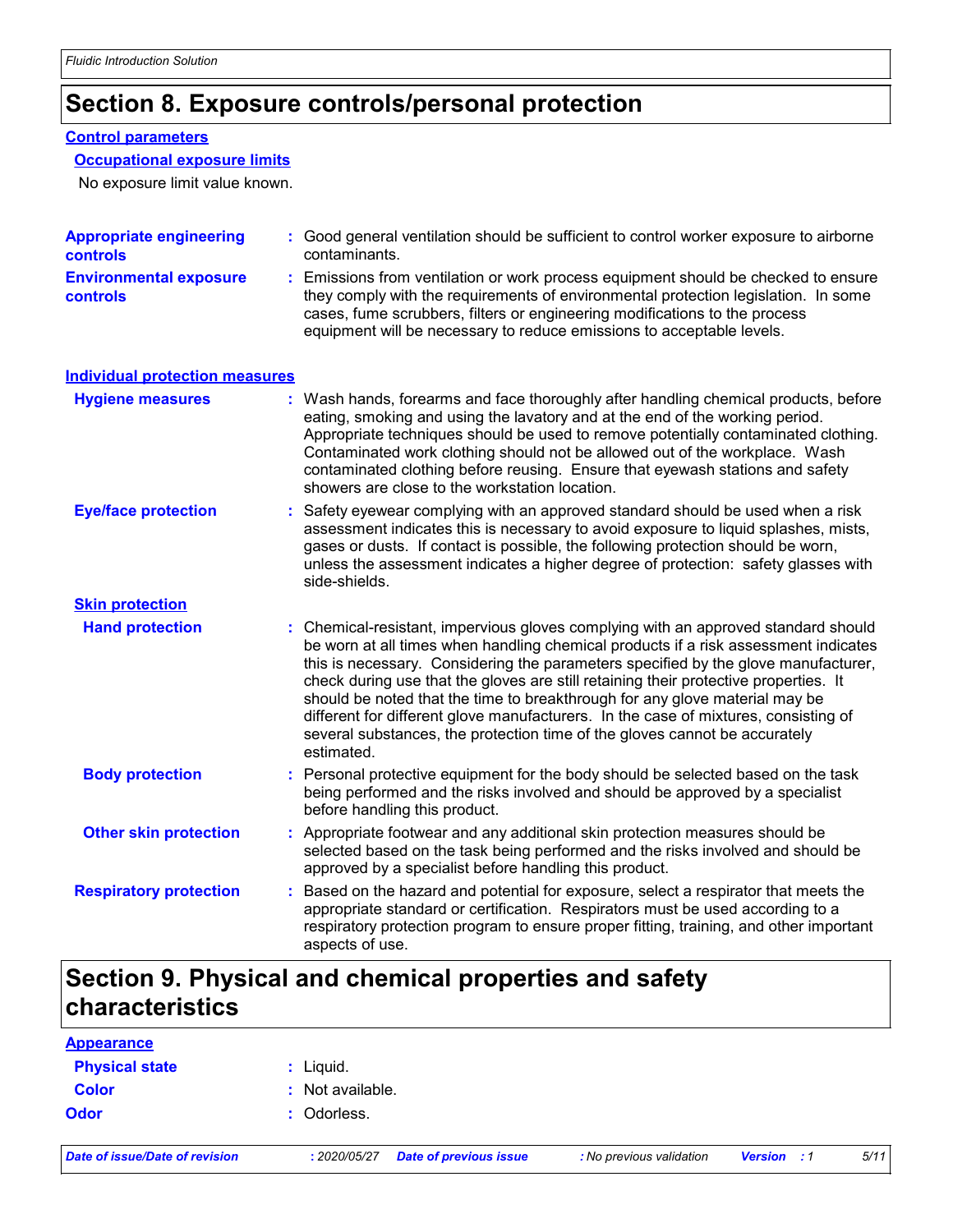## **Section 9. Physical and chemical properties and safety characteristics**

| <b>Odor threshold</b>                                 | : Not available.                                                     |
|-------------------------------------------------------|----------------------------------------------------------------------|
| рH                                                    | : 7                                                                  |
| <b>Melting point/freezing point</b>                   | : Not available.                                                     |
| <b>Boiling point</b>                                  | : Not available.                                                     |
| <b>Flash point</b>                                    | : Not available.                                                     |
| <b>Evaporation rate</b>                               | : Not available.                                                     |
| <b>Flammability</b>                                   | : Not applicable.                                                    |
| Lower and upper explosion<br>limit/flammability limit | : Not available.                                                     |
| <b>Vapor pressure</b>                                 | : Not available.                                                     |
| <b>Relative vapor density</b>                         | : Not available.                                                     |
| <b>Relative density</b>                               | : Not available.                                                     |
| <b>Solubility</b>                                     | Easily soluble in the following materials: cold water and hot water. |
| <b>Partition coefficient: n-</b><br>octanol/water     | : Not available.                                                     |
| <b>Auto-ignition temperature</b>                      | : Not available.                                                     |
| <b>Decomposition temperature</b>                      | : Not available.                                                     |
| <b>Viscosity</b>                                      | : Not available.                                                     |
| Flow time (ISO 2431)                                  | : Not available.                                                     |

## **Section 10. Stability and reactivity**

| <b>Reactivity</b>                                   | : No specific test data related to reactivity available for this product or its ingredients.                                                                                 |
|-----------------------------------------------------|------------------------------------------------------------------------------------------------------------------------------------------------------------------------------|
| <b>Chemical stability</b>                           | : The product is stable.                                                                                                                                                     |
| <b>Possibility of hazardous</b><br><b>reactions</b> | : Under normal conditions of storage and use, hazardous reactions will not occur.<br>Under normal conditions of storage and use, hazardous polymerization will not<br>occur. |
| <b>Conditions to avoid</b>                          | : No specific data.                                                                                                                                                          |
| <b>Incompatible materials</b>                       | : Strong oxidizer.                                                                                                                                                           |
| <b>Hazardous decomposition</b><br>products          | : Under normal conditions of storage and use, hazardous decomposition products<br>should not be produced.                                                                    |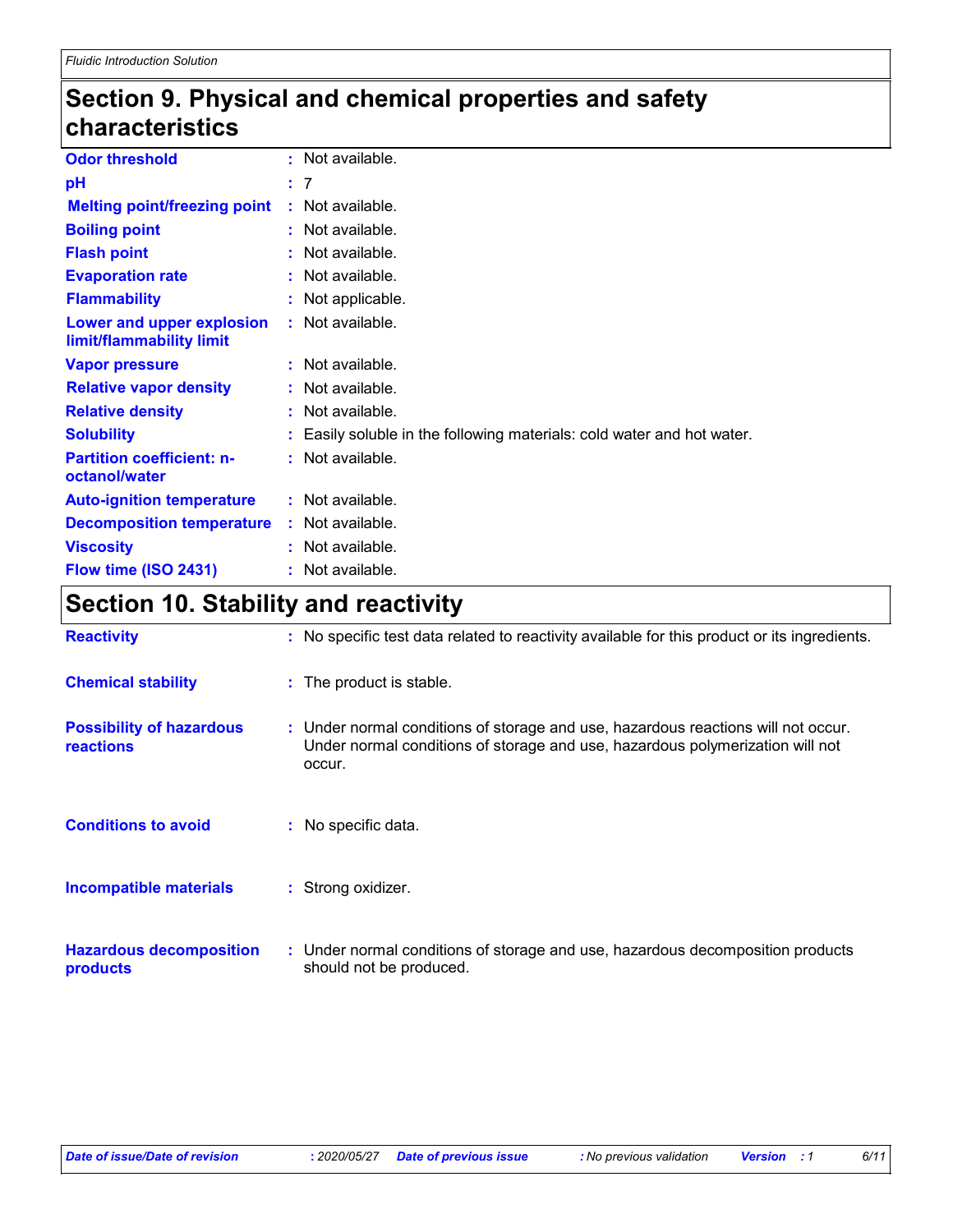## **Section 11. Toxicological information**

### **Information on toxicological effects**

### **Acute toxicity**

| <b>Product/ingredient name</b>                            | <b>Result</b>                                            | <b>Species</b>        | <b>Dose</b> | <b>Exposure</b> |
|-----------------------------------------------------------|----------------------------------------------------------|-----------------------|-------------|-----------------|
| Component B                                               | LC50 Inhalation Dusts and mists                          | Rat - Male,           | $0.11$ mg/l | 4 hours         |
|                                                           | LD50 Dermal                                              | Female<br>Rat - Male, | 242 mg/kg   | $\blacksquare$  |
|                                                           |                                                          | Female                |             |                 |
|                                                           | LD50 Oral                                                | Rat - Male,           | 285.5 mg/kg | $\blacksquare$  |
|                                                           |                                                          | Female                |             |                 |
| <b>Conclusion/Summary</b><br><b>Irritation/Corrosion</b>  | : Not available.                                         |                       |             |                 |
| <b>Conclusion/Summary</b>                                 |                                                          |                       |             |                 |
| <b>Skin</b>                                               | : Not available.                                         |                       |             |                 |
| <b>Eyes</b>                                               | Not available.                                           |                       |             |                 |
| <b>Respiratory</b>                                        | : Not available.                                         |                       |             |                 |
| <b>Sensitization</b>                                      |                                                          |                       |             |                 |
| <b>Conclusion/Summary</b>                                 |                                                          |                       |             |                 |
| <b>Skin</b>                                               | : Not available.                                         |                       |             |                 |
| <b>Respiratory</b>                                        | : Not available.                                         |                       |             |                 |
| <b>Mutagenicity</b>                                       |                                                          |                       |             |                 |
| <b>Conclusion/Summary</b>                                 | : Not available.                                         |                       |             |                 |
| <b>Carcinogenicity</b>                                    |                                                          |                       |             |                 |
| <b>Conclusion/Summary</b>                                 | : Not available.                                         |                       |             |                 |
| <b>Reproductive toxicity</b>                              |                                                          |                       |             |                 |
| <b>Conclusion/Summary</b>                                 | : Not available.                                         |                       |             |                 |
| <b>Teratogenicity</b>                                     |                                                          |                       |             |                 |
| <b>Conclusion/Summary</b>                                 | : Not available.                                         |                       |             |                 |
| <b>Specific target organ toxicity (single exposure)</b>   |                                                          |                       |             |                 |
| Not available.                                            |                                                          |                       |             |                 |
| <b>Specific target organ toxicity (repeated exposure)</b> |                                                          |                       |             |                 |
| Not available.                                            |                                                          |                       |             |                 |
| <b>Aspiration hazard</b>                                  |                                                          |                       |             |                 |
| Not available.                                            |                                                          |                       |             |                 |
|                                                           |                                                          |                       |             |                 |
| <b>Information on the likely</b><br>routes of exposure    | : Routes of entry anticipated: Oral, Dermal, Inhalation. |                       |             |                 |
| <b>Potential acute health effects</b>                     |                                                          |                       |             |                 |
| <b>Eye contact</b>                                        | : No known significant effects or critical hazards.      |                       |             |                 |
| <b>Inhalation</b>                                         | No known significant effects or critical hazards.        |                       |             |                 |
| <b>Skin contact</b>                                       | May cause an allergic skin reaction.                     |                       |             |                 |
| <b>Ingestion</b>                                          | : No known significant effects or critical hazards.      |                       |             |                 |
|                                                           |                                                          |                       |             |                 |

### **Symptoms related to the physical, chemical and toxicological characteristics**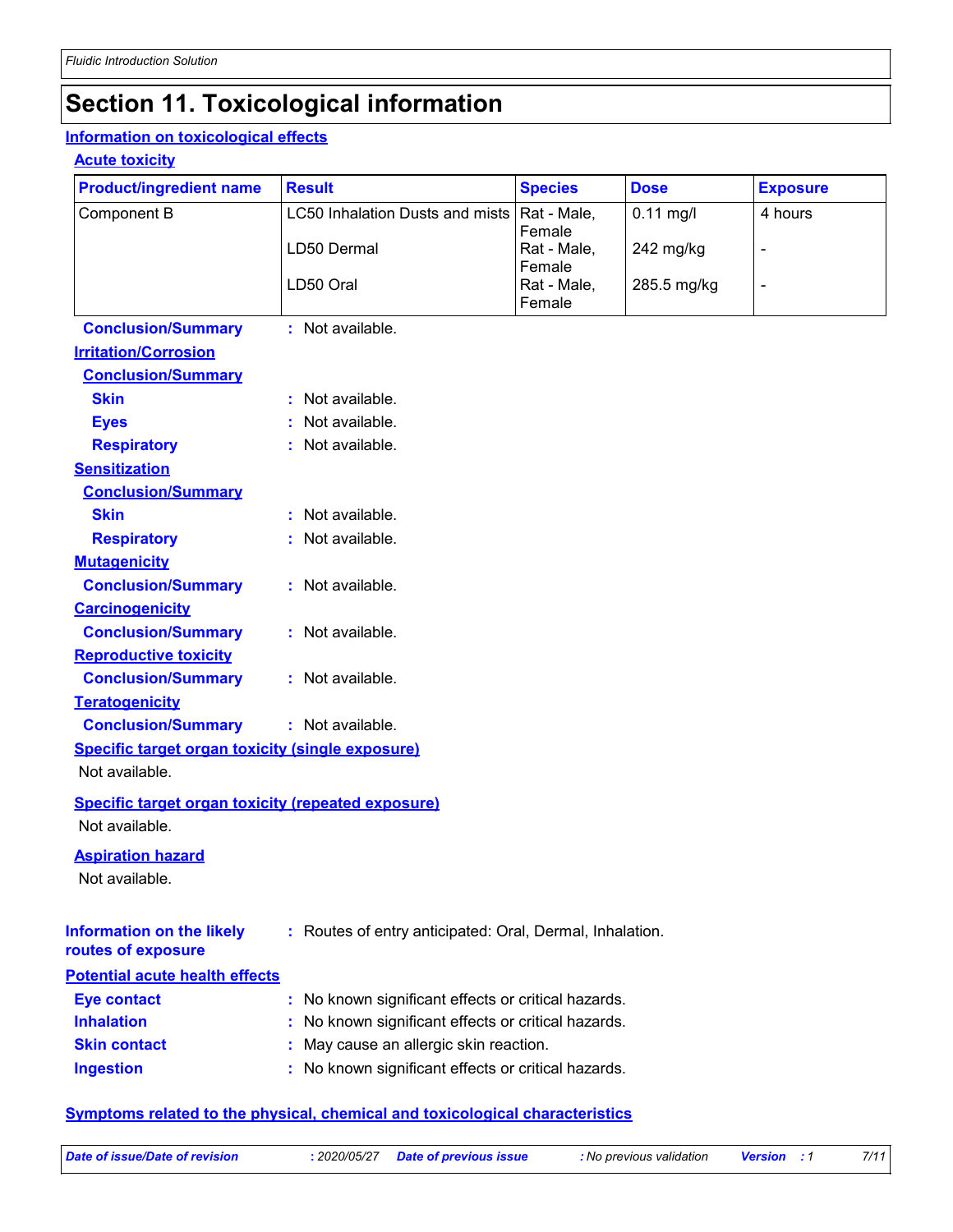## **Section 11. Toxicological information**

| Eye contact         | : No specific data.                                                    |
|---------------------|------------------------------------------------------------------------|
| <b>Inhalation</b>   | : No specific data.                                                    |
| <b>Skin contact</b> | : Adverse symptoms may include the following:<br>irritation<br>redness |
| <b>Ingestion</b>    | : No specific data.                                                    |

|                                              | <u>Delayed and immediate effects and also chronic effects from short and long term exposure</u>          |
|----------------------------------------------|----------------------------------------------------------------------------------------------------------|
| <b>Short term exposure</b>                   |                                                                                                          |
| <b>Potential immediate</b><br><b>effects</b> | $:$ Not available.                                                                                       |
| <b>Potential delayed effects</b>             | : Not available.                                                                                         |
| <b>Long term exposure</b>                    |                                                                                                          |
| <b>Potential immediate</b><br><b>effects</b> | $:$ Not available.                                                                                       |
| <b>Potential delayed effects</b>             | $:$ Not available.                                                                                       |
| <b>Potential chronic health effects</b>      |                                                                                                          |
| <b>Conclusion/Summary</b>                    | $:$ Not available.                                                                                       |
| <b>General</b>                               | : Once sensitized, a severe allergic reaction may occur when subsequently exposed<br>to very low levels. |
| <b>Carcinogenicity</b>                       | : No known significant effects or critical hazards.                                                      |
| <b>Mutagenicity</b>                          | : No known significant effects or critical hazards.                                                      |
| <b>Teratogenicity</b>                        | : No known significant effects or critical hazards.                                                      |
| <b>Developmental effects</b>                 | : No known significant effects or critical hazards.                                                      |
| <b>Fertility effects</b>                     | : No known significant effects or critical hazards.                                                      |

### **Numerical measures of toxicity**

#### **Acute toxicity estimates**

| <b>Product/ingredient name</b> | <b>Oral (mg/</b><br>kg) | <b>Dermal</b><br>$\log(kg)$ | Inhalation Inhalation Inhalation<br>(gases)<br>(ppm) | (vapors)<br>$\mathsf{mgl}()$ | <b>dusts</b><br>and mists)<br>(mg/l) |
|--------------------------------|-------------------------|-----------------------------|------------------------------------------------------|------------------------------|--------------------------------------|
| Component B                    | 285.5                   | 242                         | N/A                                                  | N/A                          | 0.11                                 |

## **Section 12. Ecological information**

| <b>Toxicity</b>                |                                                                                                                                                 |                                                                                                                |                                            |
|--------------------------------|-------------------------------------------------------------------------------------------------------------------------------------------------|----------------------------------------------------------------------------------------------------------------|--------------------------------------------|
| <b>Product/ingredient name</b> | <b>Result</b>                                                                                                                                   | <b>Species</b>                                                                                                 | <b>Exposure</b>                            |
| Component B                    | Acute EC50 0.18 ppm Fresh water<br>Acute LC50 0.07 ppm Fresh water<br>Chronic NOEC 0.044 mg/l Fresh water<br>Chronic NOEC 2.38 mg/l Fresh water | Daphnia - Daphnia magna<br>Fish - Oncorhynchus mykiss<br>Daphnia - Daphnia magna<br>Fish - Pimephales promelas | 48 hours<br>96 hours<br>21 days<br>98 days |
| <b>Conclusion/Summary</b>      | $:$ Not available.                                                                                                                              |                                                                                                                |                                            |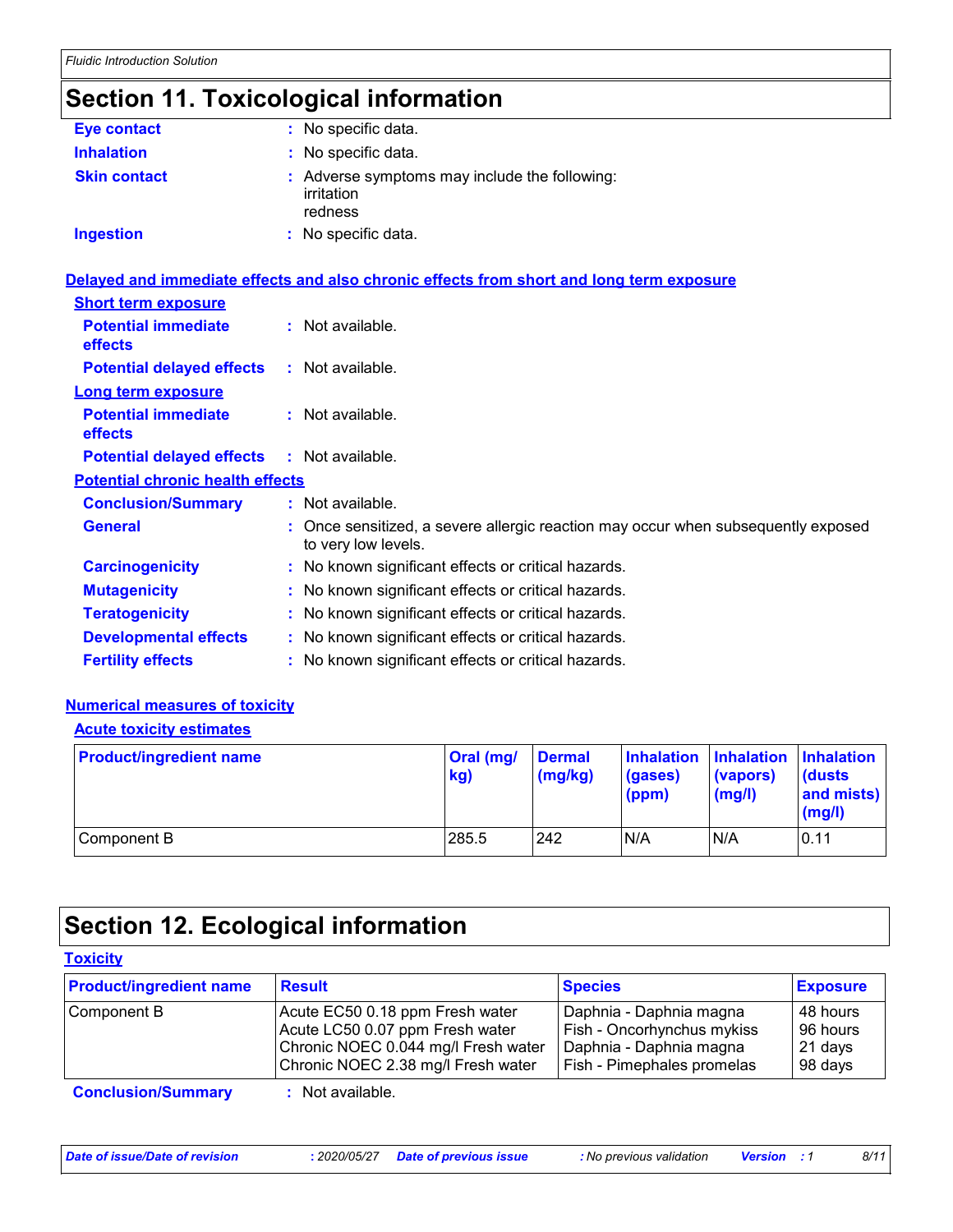## **Section 12. Ecological information**

#### **Persistence and degradability**

| <b>Product/ingredient name</b> | <b>Test</b>                                                              | <b>Result</b>               |                   | <b>Dose</b>              |                         | <b>Inoculum</b>  |
|--------------------------------|--------------------------------------------------------------------------|-----------------------------|-------------------|--------------------------|-------------------------|------------------|
| Component B                    | OECD 301D<br>Ready<br>Biodegradability -<br><b>Closed Bottle</b><br>Test | 0 % - Not readily - 28 days |                   | $\overline{\phantom{0}}$ |                         | Activated sludge |
| <b>Conclusion/Summary</b>      | Not available.                                                           |                             |                   |                          |                         |                  |
| <b>Product/ingredient name</b> | <b>Aquatic half-life</b>                                                 |                             | <b>Photolysis</b> |                          | <b>Biodegradability</b> |                  |
| Component B                    |                                                                          |                             |                   |                          | Not readily             |                  |

### **Bioaccumulative potential**

| <b>Product/ingredient name</b> | $ LogP_{ow} $ | <b>BCF</b> | <b>Potential</b> |
|--------------------------------|---------------|------------|------------------|
| Component B                    | 0.119         |            | low              |

| Mobility in soil                                        |                  |
|---------------------------------------------------------|------------------|
| <b>Soil/water partition</b><br><b>coefficient (Koc)</b> | : Not available. |

**Other adverse effects** : No known significant effects or critical hazards.

### **Section 13. Disposal considerations**

The generation of waste should be avoided or minimized wherever possible. Disposal of this product, solutions and any by-products should at all times comply with the requirements of environmental protection and waste disposal legislation and any regional local authority requirements. Dispose of surplus and nonrecyclable products via a licensed waste disposal contractor. Waste should not be disposed of untreated to the sewer unless fully compliant with the requirements of all authorities with jurisdiction. Waste packaging should be recycled. Incineration or landfill should only be considered when recycling is not feasible. This material and its container must be disposed of in a safe way. Care should be taken when handling emptied containers that have not been cleaned or rinsed out. Empty containers or liners may retain some product residues. Avoid dispersal of spilled material and runoff and contact with soil, waterways, drains and sewers. **Disposal methods :**

## **Section 14. Transport information**

|                                       | <b>UN</b>                | <b>IMDG</b>                                               | <b>IATA</b>                          |
|---------------------------------------|--------------------------|-----------------------------------------------------------|--------------------------------------|
| <b>UN number</b>                      | Not regulated.           | Not regulated.                                            | Not regulated.                       |
| <b>UN proper</b><br>shipping name     | $\overline{\phantom{0}}$ |                                                           |                                      |
| <b>Transport hazard</b><br>class(es)  | $\overline{\phantom{a}}$ |                                                           |                                      |
| <b>Packing group</b>                  | $\overline{\phantom{0}}$ | -                                                         |                                      |
| <b>Date of issue/Date of revision</b> | : 2020/05/27             | <b>Date of previous issue</b><br>: No previous validation | 9/11<br><b>Version</b><br>$\cdot$ :1 |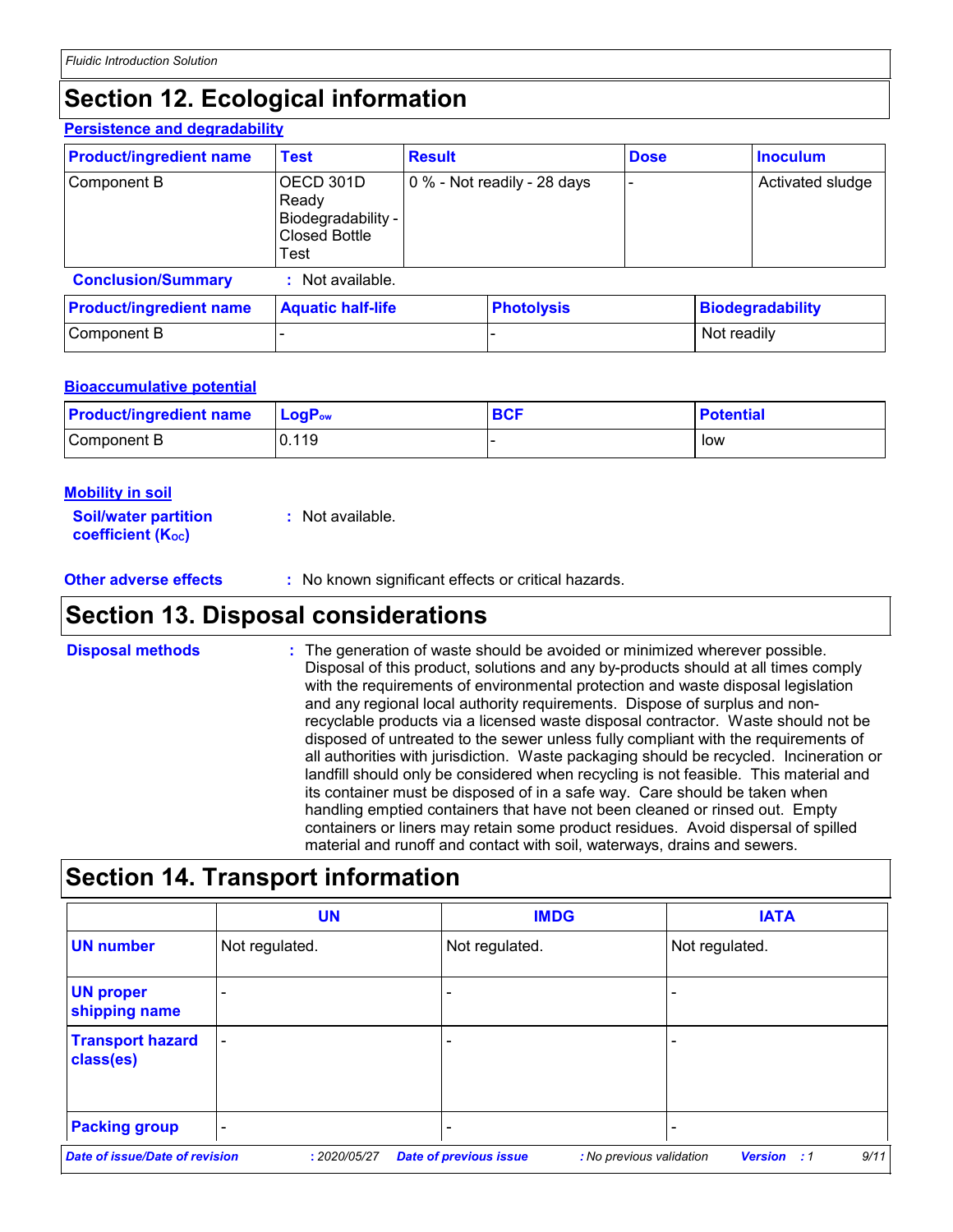## **Section 14. Transport information**

| <b>Environmental</b> | No. | No. | No. |
|----------------------|-----|-----|-----|
| hazards              |     |     |     |

**Special precautions for user Transport within user's premises:** always transport in closed containers that are **:** upright and secure. Ensure that persons transporting the product know what to do in the event of an accident or spillage.

**Transport in bulk according :** Not available. **to IMO instruments**

### **Section 15. Regulatory information**

### **International regulations**

**Chemical Weapon Convention List Schedules I, II & III Chemicals** Not listed.

### **Montreal Protocol**

Not listed.

**Stockholm Convention on Persistent Organic Pollutants**

Not listed.

### **Rotterdam Convention on Prior Informed Consent (PIC)**

Not listed.

### **UNECE Aarhus Protocol on POPs and Heavy Metals**

Not listed.

### **Section 16. Other information**

| <b>History</b>                    |                                                                                                                                                                                                                                                                                                                                                                                                                                                                                                                                                                                            |
|-----------------------------------|--------------------------------------------------------------------------------------------------------------------------------------------------------------------------------------------------------------------------------------------------------------------------------------------------------------------------------------------------------------------------------------------------------------------------------------------------------------------------------------------------------------------------------------------------------------------------------------------|
| Date of issue/Date of<br>revision | : 2020/05/27                                                                                                                                                                                                                                                                                                                                                                                                                                                                                                                                                                               |
| Date of previous issue            | : No previous validation                                                                                                                                                                                                                                                                                                                                                                                                                                                                                                                                                                   |
| <b>Version</b>                    |                                                                                                                                                                                                                                                                                                                                                                                                                                                                                                                                                                                            |
| <b>Prepared by</b>                | : Sphera Solutions                                                                                                                                                                                                                                                                                                                                                                                                                                                                                                                                                                         |
| <b>Key to abbreviations</b>       | $\therefore$ ATE = Acute Toxicity Estimate<br><b>BCF</b> = Bioconcentration Factor<br>GHS = Globally Harmonized System of Classification and Labelling of Chemicals<br>IATA = International Air Transport Association<br>IBC = Intermediate Bulk Container<br>IMDG = International Maritime Dangerous Goods<br>LogPow = logarithm of the octanol/water partition coefficient<br>$N/A = Not available$<br>MARPOL = International Convention for the Prevention of Pollution From Ships,<br>1973 as modified by the Protocol of 1978. ("Marpol" = marine pollution)<br>$UN = United Nations$ |

#### **Procedure used to derive the classification**

| <b>Classification</b>                  | <b>Justification</b> |
|----------------------------------------|----------------------|
| <b>SKIN SENSITIZATION - Category 1</b> | l Calculation method |

- 
- *Date of issue/Date of revision* **:** *2020/05/27 Date of previous issue : No previous validation Version : 1 10/11*